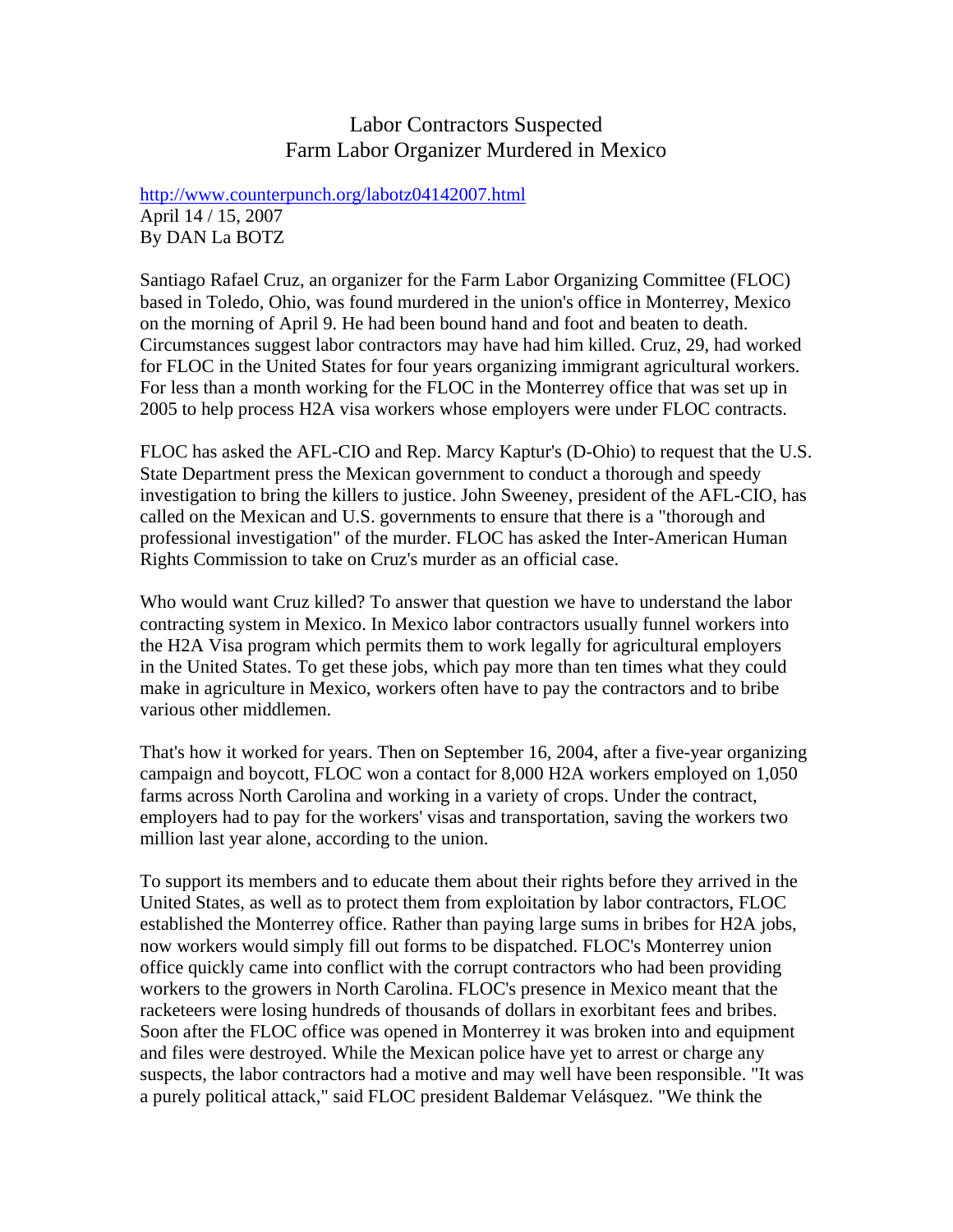motivation was that the union contract was adversely affecting the labor contractors, the recruiters.

"FLOC's agreement eliminated the extortion of illegal fees from workers by criminal elements. They have been unhappy with the union taking away their goldmine. We disrupted not only the recruiters working for growers in North Carolina, but all the recruiters who recruit workers for all the other states: from Florida and Georgia, through South Carolina and Virginia, all the way up to Pennsylania and New York. That is because our precedent applied to all of those recruiters."

## Why in Monterrey?

While the murder of labor activists was common in the late 1960s and 1970s, few have been murdered in recent years. Usually employers or government controlled unions will fire union activists, and sometimes they beat them up, but few are murdered. The recent killing of 20 union and community activists in the in Oaxaca over the last six months arises from an unusual labor, community and political conflict. It is not typical of the recent experience. Nuevo Leon, the state of which Monterrey is the capital, is however almost another country. One of Mexico's most industrialized states, all of its industriesbrewing, glass, steel--were for decades owned by the Garza-Sada clan which strenuously opposed the organization of the workers in its factories. When Mexican labor unions organized into the powerful Confederation of Mexican Workers (CTM) in the 1930s, Monterrey successfully fought off the union challenge. Later the CTM became a statecontrolled and largely corrupt confederation, and in the late 1960s a rank-and-file insurgency swept the unions, but once again Monterrey remained virtually immune. In fact, the state of Nuevo Leon has its own its own labor unions, often called sindicatos blancos (white unions), company unions completely dominated by the state's most powerful corporations. The establishment of a FLOC office in Monterrey, Nuevo Leon represented not only a direct challenge to corrupt labor contractors, but also an implicit challenge to the Monterrey elite who have for years controlled the political and economic life of the city and had excluded genuine labor unions. While it is unlikely that anyone in the corporate elite would dirty his hands in a killing, and while they may not have had any direct role in the murder, the capitalists of Monterrey, the bastion of company unionism in Mexico, have created a climate that makes unions unwelcome and organizers pariahs. Murder and Impunity in Mexico Lamentably, Santiago Rafael Cruz's death represents just another murder among many in Mexico. Over the last decade, hundreds of women have been ritually murdered in Ciudad Juarez, and to date the mass murder remains unexplained. Over the last few years scores of people have been killed in the struggle between rival drug cartels in Mexico, and most of those murders remain unsolved as well. Most recently, local and state police, and the Federal Preventive Police have been used to crush social movements by steel workers at the SICARTSA plant in Lazaro Cardenas, Michoacan, at the town of Atenco, Mexico, and in Oaxaca. Approximately 25 people have been killed, several women raped, and many tortured and beaten in those operations. No police have been convicted and imprisoned. In all of these cases-the women, the drug cartel wars, and the repression of social movements-many